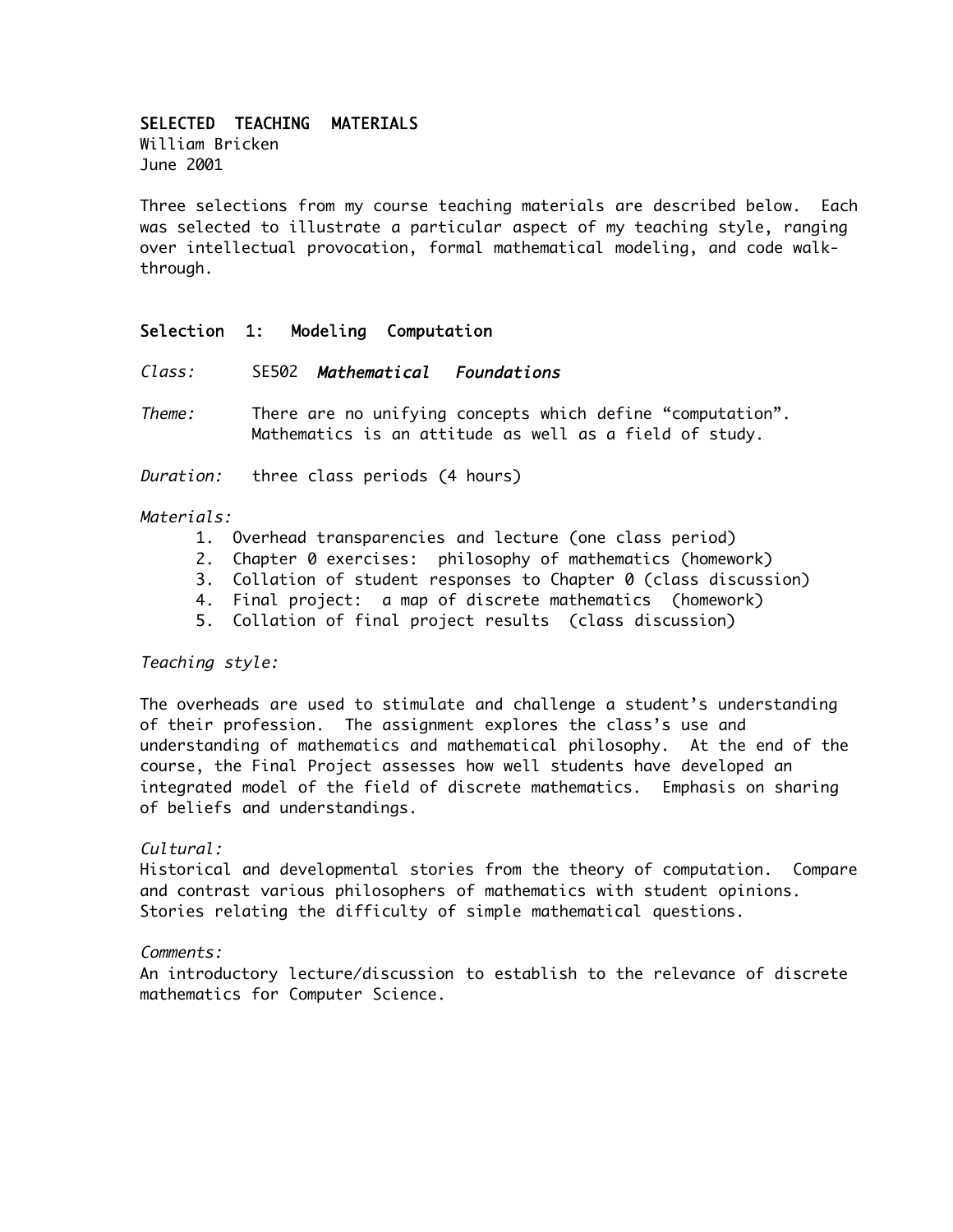# Selection 2: Abstract Data Structures (ADS)

Class: SE500 Data Structures and Algorithms

Theme: Data abstraction separates mathematical modeling from implementation details.

Duration: two class periods (three hours) lecture two class periods lab on ADS

## Materials:

- 1. Lecture notes for mathematical structures and data abstraction.
- 2. Examples, with code, of several domain theories
- 3. Extended example of the N-dimensional Boolean hypercube

(the 2D square)

4. Three related assignments

## Teaching style:

The lecture on data abstraction focuses heavily on formal mathematical structures and how to use them both for modeling and in implementation. The ADS for a square provides an in-depth example of how to think about and construct data abstractions, with emphasis on implicit properties. A student's initial understanding of the course content is assessed in Assignment 1. Assignment 2 provides direct experience in constructing a data abstraction. Assignment 3 measures the student's growth in understanding of data structures.

#### $C$ ultural:

Visual examples of data abstractions. Discussion of how to discover implicit properties.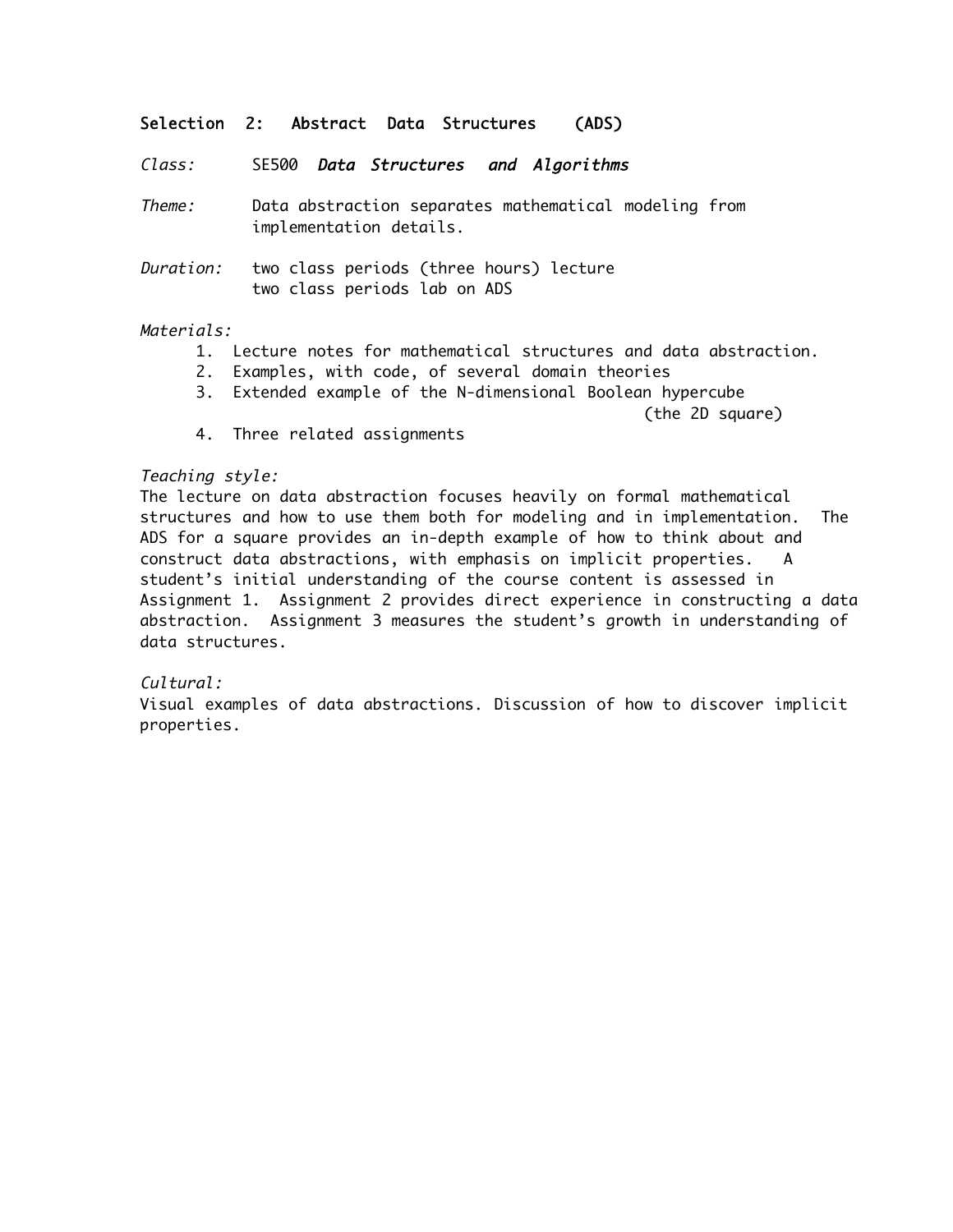# Selection 3: LISP Coding and Abstraction Techniques

Class: SE553 Artificial Intelligence (AI)

Theme: AI is the art of successive abstraction. LISP is the ideal language for abstract programming.

Duration: two class periods (3 hours) lecture three periods (4 hours) code walk-through and review three periods discussion and lecture on abstract programming three periods discussion of student's LISP programs

## Materials:

- 1. public distribution LISP language system
- 2. Eight LISP programs emphasizing abstract programming techniques
- 3. Comments on the LISP language
- 4. Code distribution #2: Abstraction techniques
- 5. Program modification exercises, parts I and II (homework)

#### Teaching style:

LISP programs are used to familiarize students with coding techniques, conceptual issues, and approaches to abstraction. Programming assignments scaled for difficulty as homework.

#### Cultural:

About 50 pages of distributed LISP code. Code review and debugging. Relation of code to programming concepts.

#### Comments:

The eight LISP programs cover the majority of AI implementation issues (interactivity, logic programming, search, parsing, automated problem solving, filters, object-oriented approaches, and natural language understanding).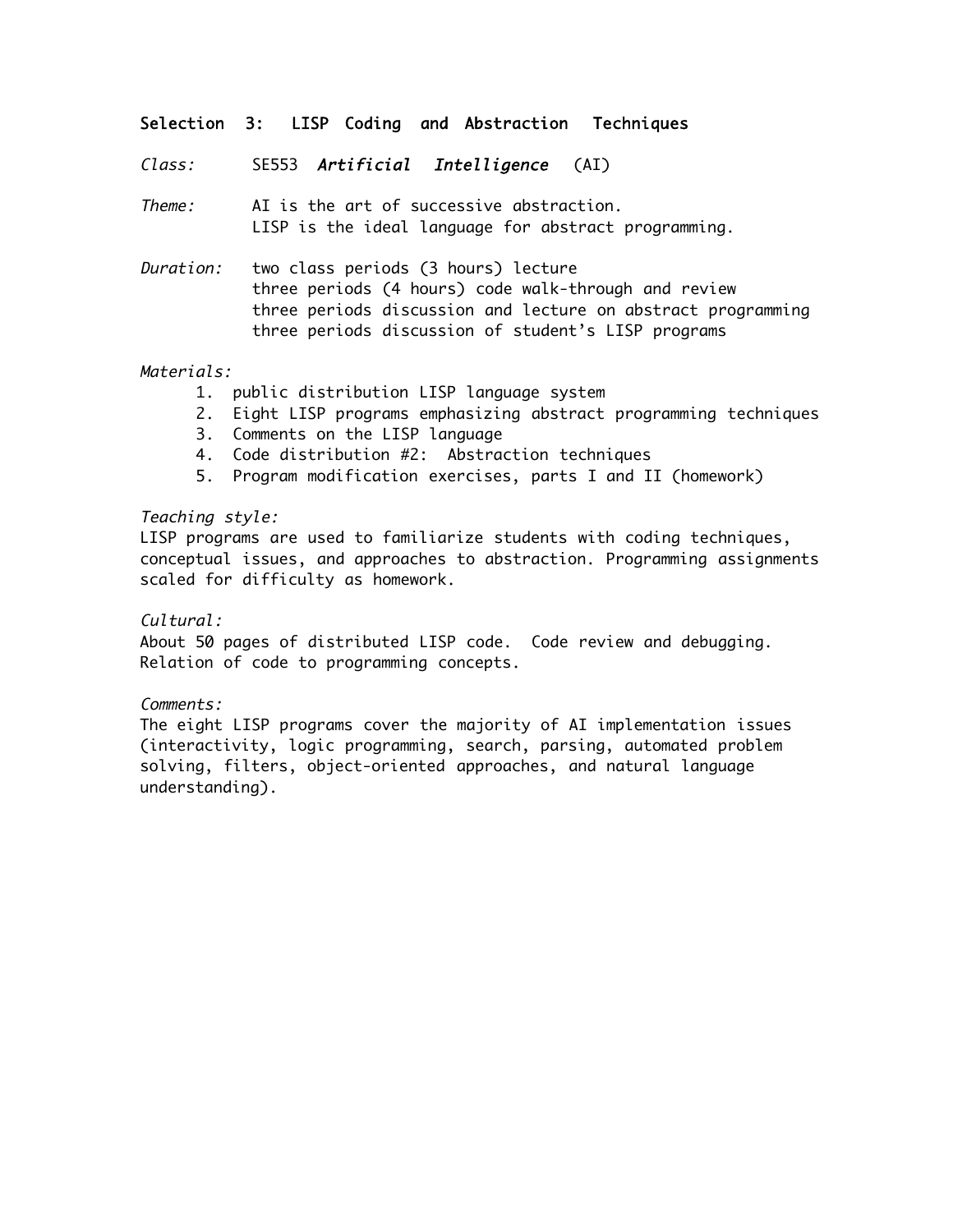# COURSE NOTES FOR MATHEMATICAL FOUNDATIONS

Nearly the entire set of lecture notes for the current Fall 2000 course in Mathematical Foundations SE502 is enclosed in Section VII in order to illustrate several points about teaching content and style. Comments follow the listing of handouts.

## Sequence Title **page count**

| 1. Course Information and Syllabus              | 3                |
|-------------------------------------------------|------------------|
| 2. Final Project                                | 1                |
| 3. Chapter 0 Exercises                          | 6                |
| 4. Formal Symbol Systems                        | $\overline{7}$   |
| 5. Models of Computation                        | 4                |
| 6. Logic and Computation                        | 5                |
| 7. The Age of Mathematical Concepts and Symbols | $\overline{c}$   |
| 8. Propositional Logic                          | $\overline{c}$   |
| History of Logic<br>9.                          | 5                |
| 10. Logical Proof                               | 4                |
| 11. Lattice and Boolean Cube Reasoning          | 21               |
| 12. Deduction Exercises                         | $\mathbf{1}$     |
| 13. Algebraic Logic                             | $\overline{2}$   |
| 14. Predicate Calculus                          | $\overline{c}$   |
| 15. Boundary Logic                              | $\boldsymbol{7}$ |
| 16. Induction and Recursion                     | $\overline{3}$   |
| 17. Sets                                        | $\mathbf 1$      |
| 18. Relations                                   | $\overline{7}$   |
| 19. Functions                                   | 5                |
| 20. Algebraic Systems                           | 3                |
| 21. Exotic Number Systems                       | 28               |
| 22.<br>Graphs                                   | 4                |

# **Commentary**

1. Course Information and Syllabus

Students get this on the first day of class. It explains homework, participation, and evaluation policies. I emphasize that I expect the students to take direct responsibility for their learning as mature and motivated adults. This reduces game playing, shallow learning, knowledge as commodity, and the expectation of spoon-feeding.

#### 2. Final Project

I give the final project out during the first week of class so that the students can prepare for it throughout the course. The emphasis is on integration and synthesis, not on specific rote skill acquisition. This more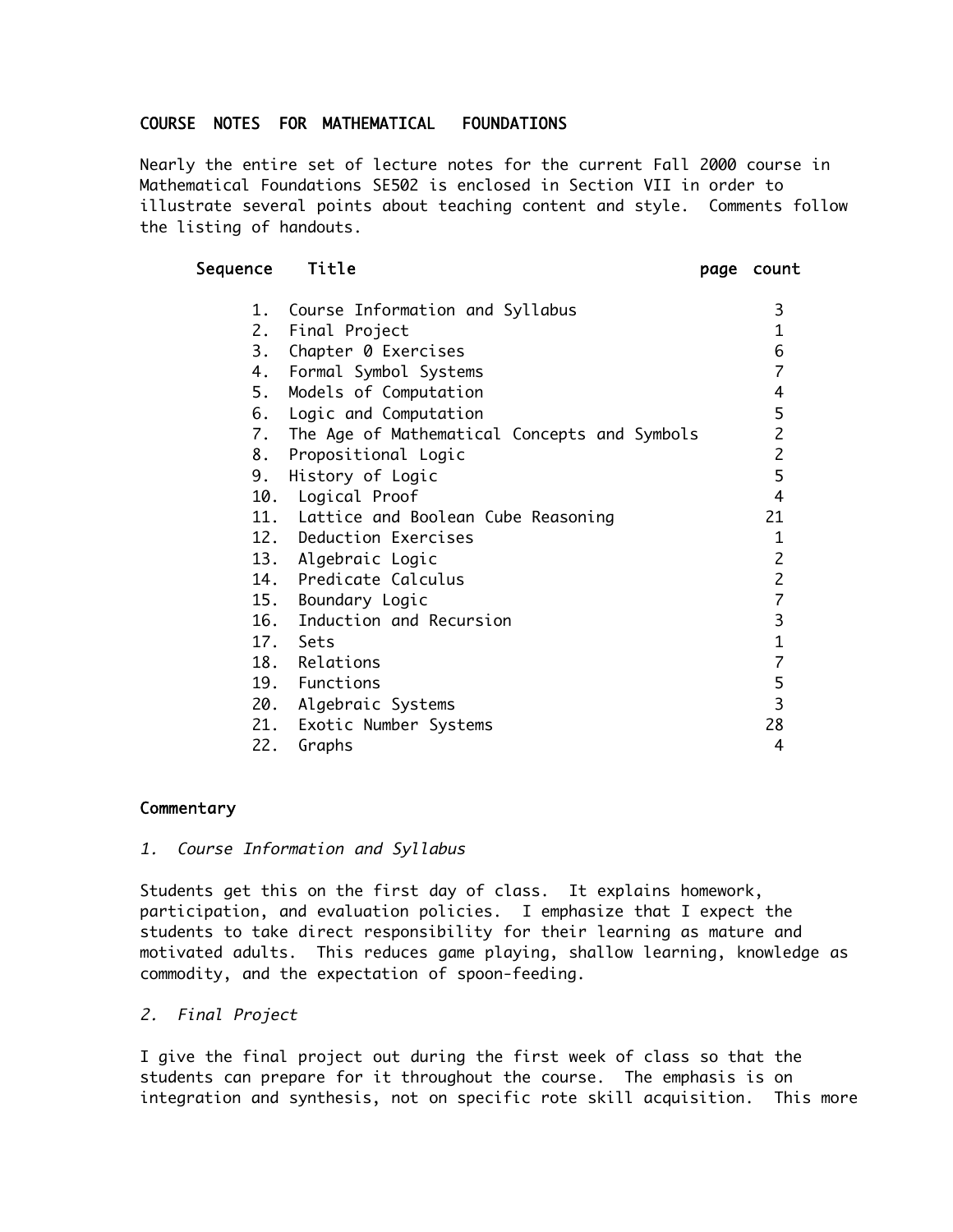difficult requirement assures that the students stay focused on the global aspects of the course. Responses from two different classes follow.

# 3. Chapter 0 Exercises

The first homework assignment is challenging, while acknowledging each student's own skills and knowledge. Mathematical philosophy allows students to reflect on the deeper meaning of the course and its content. It challenges students' expectations of "right answers", easy content, avoidability of thinking, and brittle learning. I compile the results and show the class where they are in agreement, and where they strongly disagree with each other. The main goal, however, is to deconstruct assumption, thoughtlessness, preconception, and the idea of absolute truth. I demonstrate that truth is a function of belief. This is particularly important for engineers, who have little exposure to humanities or to critical thinking. Importantly, the exercise introduces modern mathematical thinking, which intimately includes subjectivity, uncertainty, and falsibility. Several questions challenge mechanistic thinking. During discussion, the class is exposed directly to issues which require broad thinking and critical analysis. The central question, "Why does mathematics work so well?" is supported by an essay by Hamming, a foundational figure in CS. The compilation of results from two classes follows.

## 4. Formal Symbol Systems

My first goal is to establish the relevance of mathematics to software engineering. I then teach the nature of formality, supporting the lecture with a handout listing the rules of formal systems, rules which no textbook directly teaches or acknowledges. The students are reminded that computation is ill-defined, that computers are currently accretions of old ideas, that there are many different implementations of computation, and that the level of analysis in computational systems is of critical importance. The central uniformity of all formal definitions of computation is stressed. Mathematical models are critiqued and the patterns of growth of mathematical knowledge are studied.

# 5. Models of Computation

A quick review of the theory of computation, its strengths and weaknesses, and the history of the idea of computability.

# 6. Logic and Computation

This is a summary of previous lectures, organized as a roadmap for the construction of mathematical models. I introduce the concepts of complexity in the context of deductive techniques and proof. More theory of computation, emphasizing that the essential concepts in the field are inherently paradoxical.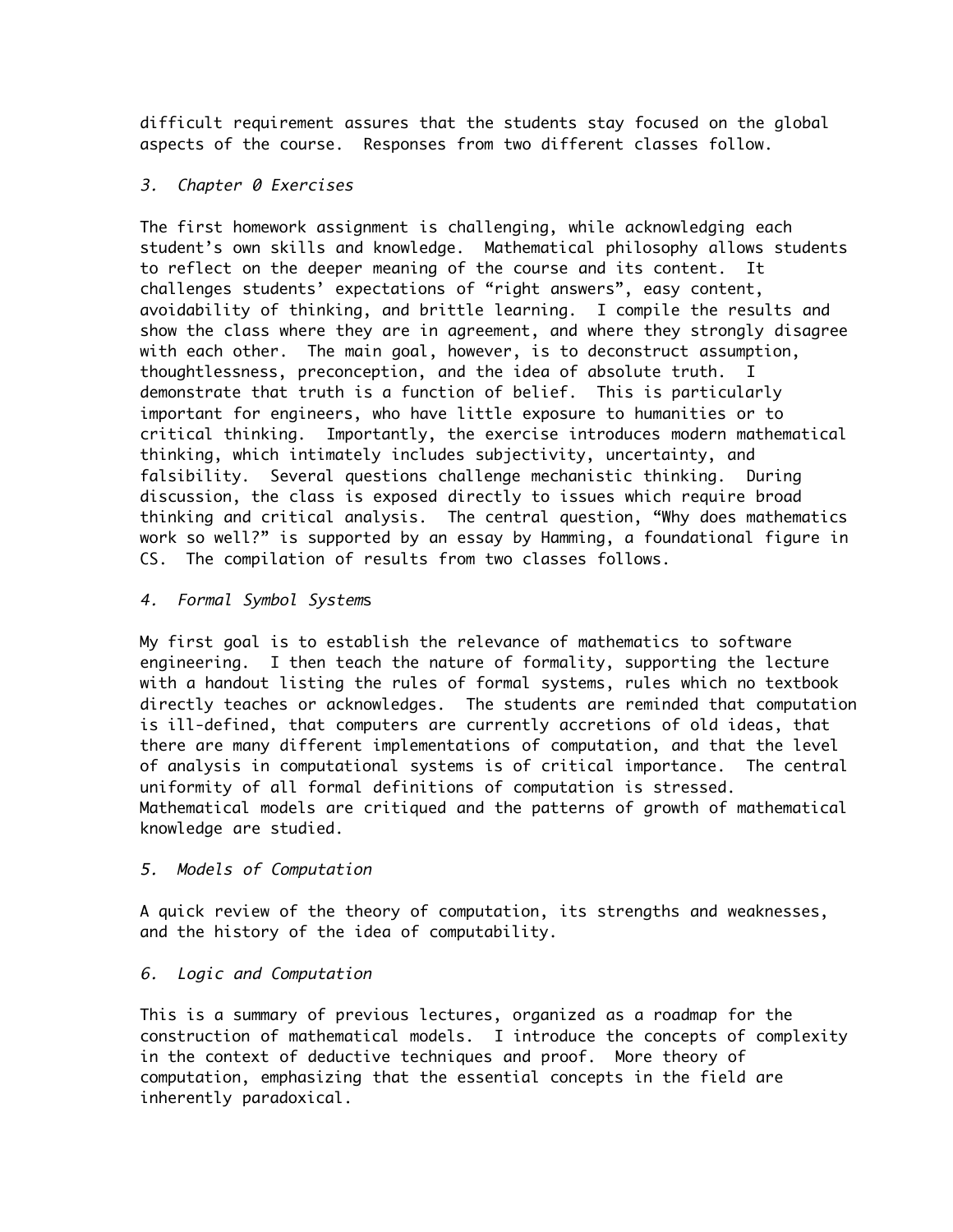## 7. The Age of Mathematical Concepts and Symbols

Placing the subject matter into an historical context.

## 8. Propositional Logic

A quick review of the simplest mathematical system and the importance of the hardest computational problem.

# 9. History of Logic

An in-depth presentation of the history of the growth of logic, from Aristotle, through scholasticism, to the breakdown of certainty in the early twentieth century. Slides include reproductions of actual historical documents.

## 10. Logical Proof

Methods of logical proof: tables and natural deduction, in the context of a difficult study problem. Two large sections are not included; the study of Lakatos and the historical evolution of mathematical theorems, and a section of examples of visual, spatial proof.

## 11. Lattice and Boolean Cube Reasoning

Alternative approaches to logical proof. This section includes an introduction to lattice theory as an organizing principle, and presentation of a dozen different interpretations of Boolean algebra. Boolean cube computation gives students a hands-on experience of logical computation in a spatial format.

# 12. Deduction Exercises

Exercises exemplifying the application of logical technique to programming.

#### 13. Algebraic Logic

Preparing to join logic and algebra.

# 14. Predicate Calculus

For organizational completeness, prior to moving on to complex objects (i.e. relations and functions).

## 15. Boundary Logic

A cultural lecture on a very different spatial approach to proof. Demonstration of the power of boundary techniques in Boolean minimization.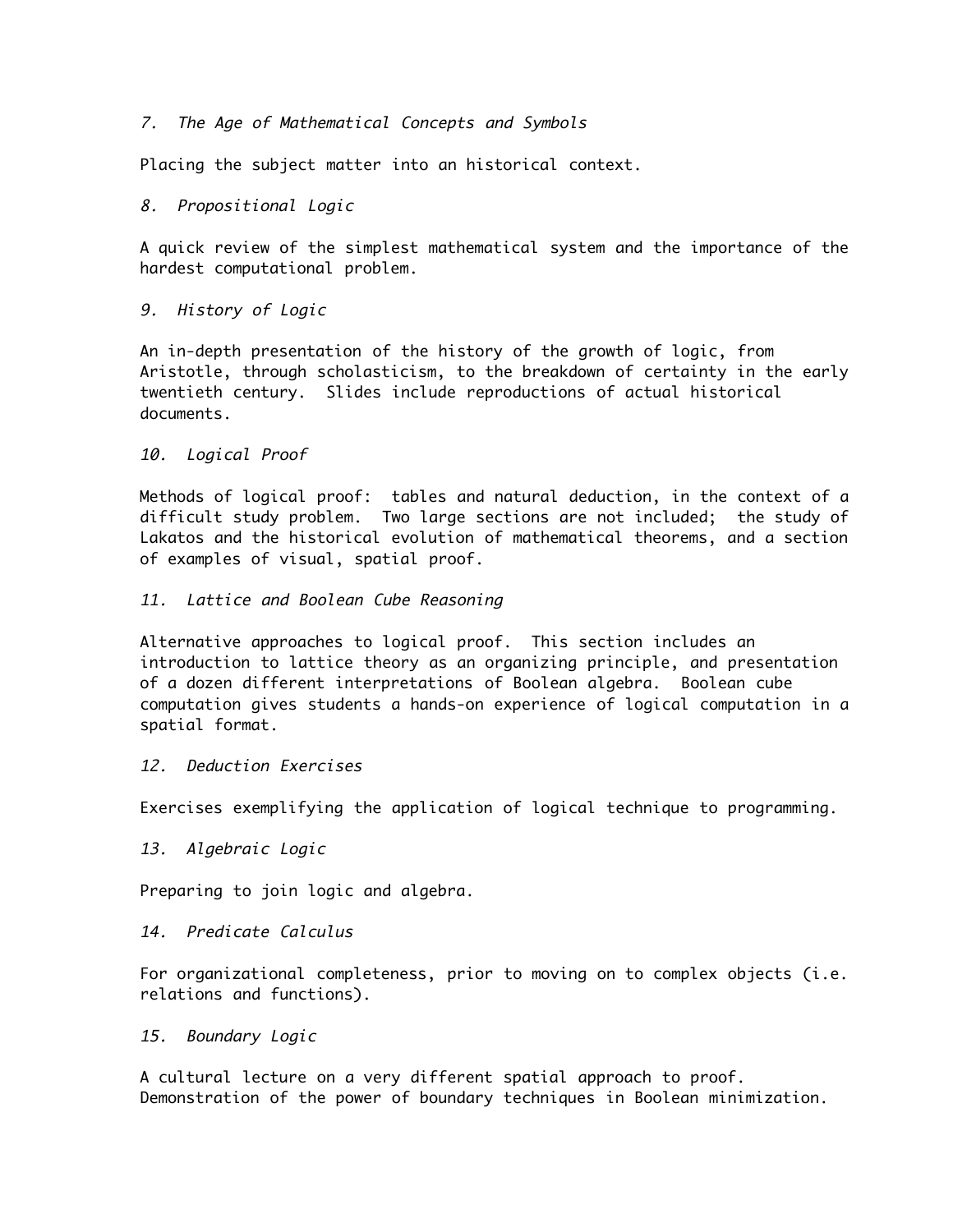Previous problems in other notations are revisited. This lecture is on my research area. It ends with an impressive physical and visual manipulation (using blocks and fruit) that is morphic to deductive proof systems.

## 16. Induction and Recursion

The turning point of the course. Mathematical objects have been introduced, along with proof systems. Now everything is phrased in terms of induction. The goal is to demonstrate that all computational objects and problems can be defined by recursive relations. The first step toward deeper mathematical thinking.

# 17. Sets

A quick review of finite set theory, focusing on morphisms with Boolean algebra. More exercises in recursive definition.

## 18. Relations

I assume students are familiar with the basic concepts of discrete math. Here the goal is to broaden their understanding by organizing the basic ideas of relation theory in a mathematical framework, and then presenting a dozen different ways you can think about relations. Relational structure and tools are presented.

#### 19. Functions

Functions are presented as a subset of relations. The distinctions between programming with relations and functions are discussed. Then a dozen different ways to think about functions. Mappings are introduced.

#### 20. Algebraic Systems

Moving onto a deeper level of abstraction, the material on logic and functions is cast in the terms of modern algebra (group theory).

#### 21. Exotic Number Systems

Another cultural lecture, again from my research. Although this handout is large, we only cover the basic ideas and set an historical context. The goal is to shock students in a subject they believe they know intimately (integers). Emphasis on the evolution of mathematical concepts. I introduce a new imaginary number here, as well as some substantively different ways of conceiving of and computing with integers.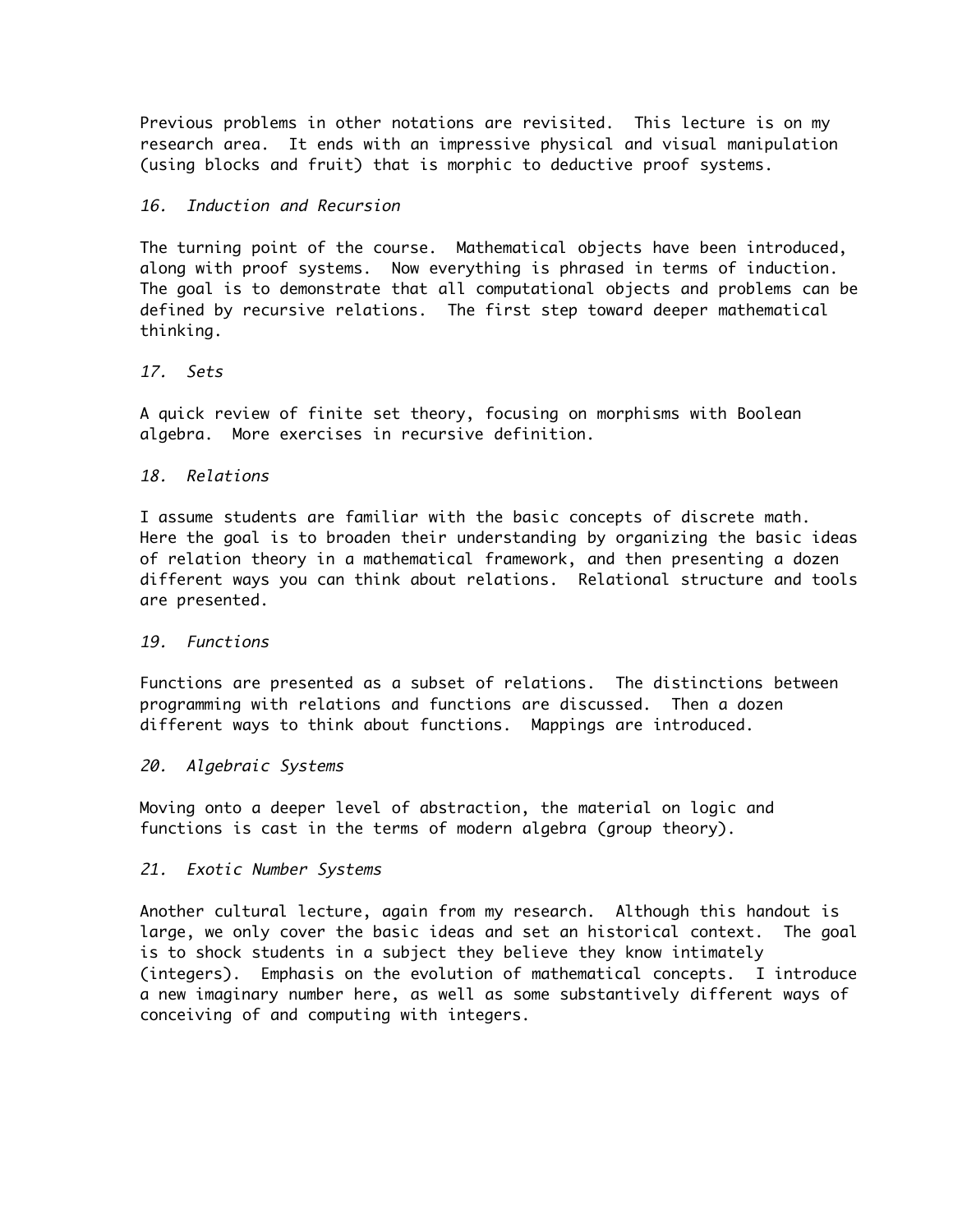# 22. Graphs

I close with the most important mathematical structure for Computer Science. Graph concepts, operations, and algorithms. This is an advanced organizer for the following course in data structures and algorithms. The class ends with students sharing their final assignment papers.

# **Commentary**

These materials and a short discussion of educational goals and approaches have been included to address concerns expressed during my four year review. Most of my foundational classes are similar in style. Advanced elective courses tend more toward discussion and group project work. To summarize the style:

- 1) Strong emphasis on exposure rather than skill practice.
- 2) Exposure to a huge amount of material.
- 3) Deep cultural and historical embedding of the knowledge.
- 4) Continual challenge to students certainty of knowledge.
- 5) Exposure to many completely new ideas.
- 6) Unrelenting sophistication of material
	- ("Welcome to graduate school.").
- 7) Deconstruction of assumptions and preconceptions.
- 8) Continual exposure to multiple perspectives and interpretations.
- 9) Integrated and cross-connected lecture material.
- 10) Sophisticated teaching strategies.
- 11) Always entertaining (attention before understanding).
- 12) Intolerance for shallow, brittle, and rote learning.
- 13) Disempowering the comfort of stable knowledge.
- 14) Individual customization of curricula.
- 15) Tolerance for diversity of opinion.
- 16) An attempt to leave every student challenged and thinking after each class.
- 17) Use of confusion as a technique to sharpen sensation and attention.

The ultimate goal is long-term learning. I expect students to recall the content of the class after five years.

Several students have difficulty with this approach. I resist categorization, however:

• Students who expect to be hand-feed, who think knowledge is a transferable commodity, who want not to think too hard, and who do not continually question their knowledge are rudely surprised.